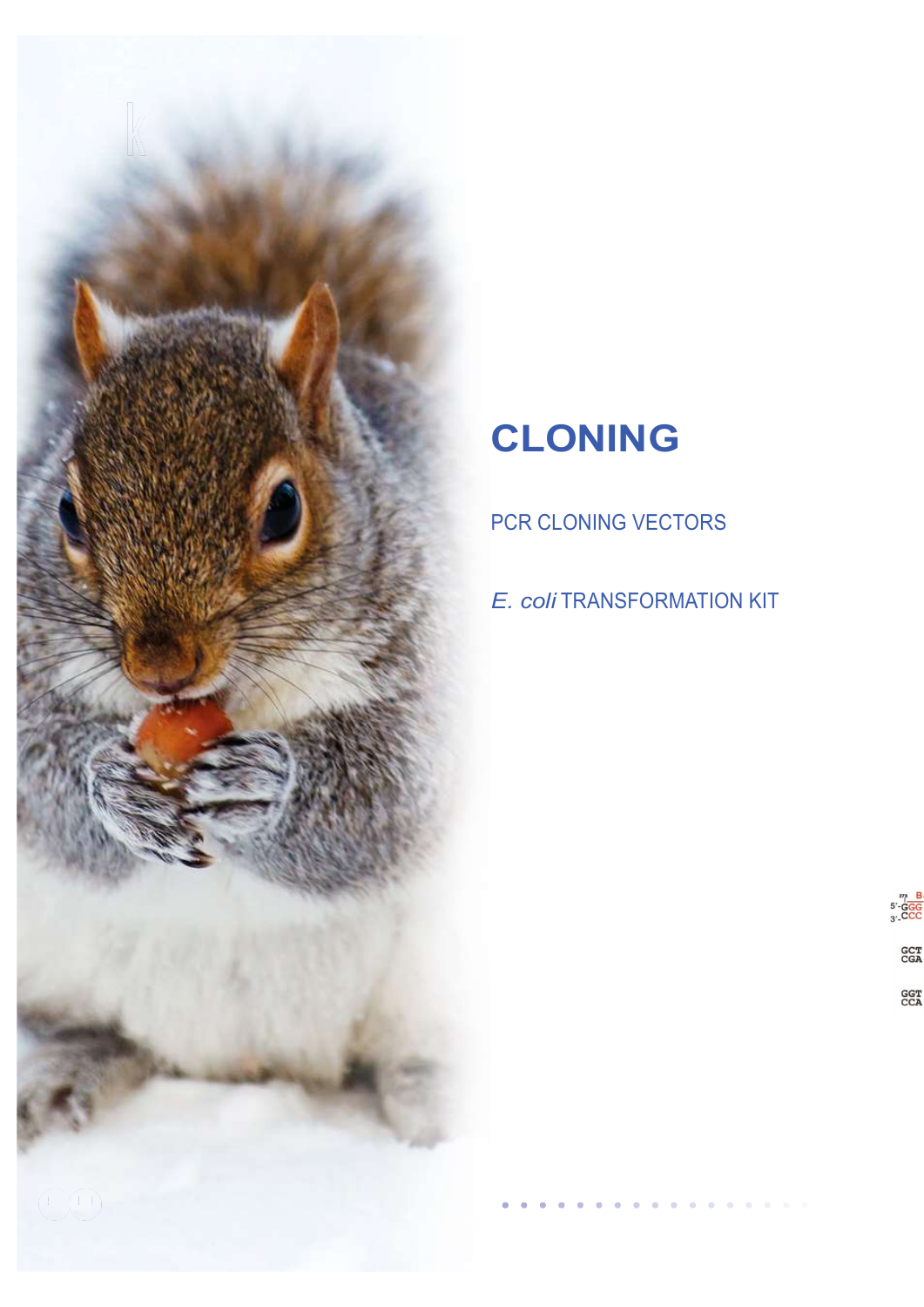## GetClone™ PCR Cloning Vector TR-BS1-1005 (20 Rxn) TR-BS1-1006 (20 Rxn)

#### **Description**

The GetClone™ PCR Cloning Vector is a positive selection system for high efficiency cloning of blunt end DNA or amplicons. This cloning vector contains a lethal gene which can be disrupted by ligation of a blunt end DNA insert at the cloning site. Only colonies with inserted vectors are able to propagate, eliminating the need for IPTG and X-Gal for blue/white screening. The GetCloneTM pGet II vector includes ampicillin and kanamycin resistance genes that can meet the needs of most users.

#### **Features**

- 1. Cloning efficiency greater than 90%
- 2. IPTG and X-Gal not required
- 3. Accepts a wide range of insert/vector ratos 0.5:1 to 12:1
- 4. Accepts insert sizes of 6 bp to 12 kb
- 5. The phosphorylaton of PCR fragments is not required.
- 6. Accepts blunt end amplicon or DNA fragment (not for stcky ends)

Cloning sites of GetClone™ PCR Cloning Vector (for

both TR-BS1-1005 and TR-BS1-1006)

7. Resistance to ampicillin and kanamycin (pGet II)

## TR-BS1-1005 (50 ng/ul) GetClone™ PCR Cloning Vector

#### **Contents**



### TR-BS1-1006 (25 ng/ul) GetClone™ PCR Cloning Vector II

#### **Contents**

| Component               | Volume |
|-------------------------|--------|
| pGet II Vector          | 23 ul  |
| pGet-For Primer (10 µM) | 100 ul |
| pGet-Rev Primer (10 µM) | 100 ul |

**Storage** 

-20°C for 24 months





32 33